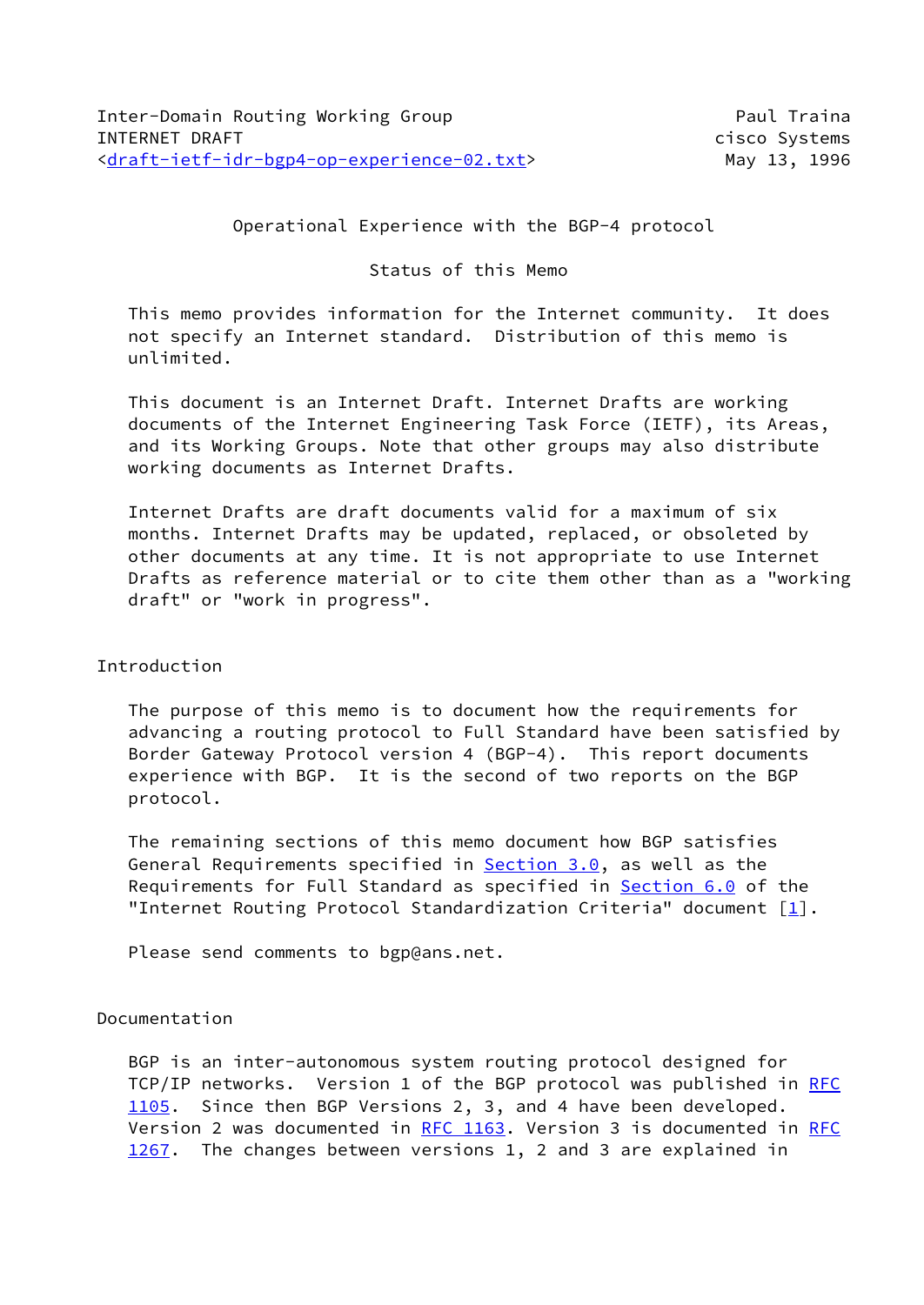# INTERNET DRAFT NAMEL AND THE SERVICE OF THE MAIN MAY 1996

 Appendix 2 of [[2\]](#page-8-1). All of the functionality that was present in the previous versions is present in version 4.

 BGP version 2 removed from the protocol the concept of "up", "down", and "horizontal" relations between autonomous systems that were present in version 1. BGP version 2 introduced the concept of path attributes. In addition, BGP version 2 clarified parts of the protocol that were "under-specified".

 BGP version 3 lifted some of the restrictions on the use of the NEXT\_HOP path attribute, and added the BGP Identifier field to the BGP OPEN message. It also clarifies the procedure for distributing BGP routes between the BGP speakers within an autonomous system.

 BGP version 4 redefines the (previously class-based) network layer reachability portion of the updates to specify prefixes of arbitrary length in order to represent multiple classful networks in a single entry as discussed in  $[5]$  $[5]$ . BGP version 4 has also modified the AS- PATH attribute so that sets of autonomous systems, as well as individual ASs may be described. In addition, BGP version 4 has re described the INTER-AS METRIC attribute as the MULTI-EXIT DISCRIMINATOR and added new LOCAL-PREFERENCE and AGGREGATOR attributes.

Possible applications of BGP in the Internet are documented in  $\lceil 3 \rceil$ .

 The BGP protocol was developed by the IDR Working Group of the Internet Engineering Task Force. This Working Group has a mailing list, bgp@ans.net, where discussions of protocol features and operation are held. The IDR Working Group meets regularly during the quarterly Internet Engineering Task Force conferences. Reports of these meetings are published in the IETF's Proceedings.

# MIB

A BGP-4 Management Information Base has been published  $[4]$  $[4]$ . The MIB was written by Steve Willis (Bay), John Burruss (Bay), and John Chu (IBM).

 Apart from a few system variables, the BGP MIB is broken into two tables: the BGP Peer Table and the BGP Received Path Attribute Table. The Peer Table reflects information about BGP peer connections, such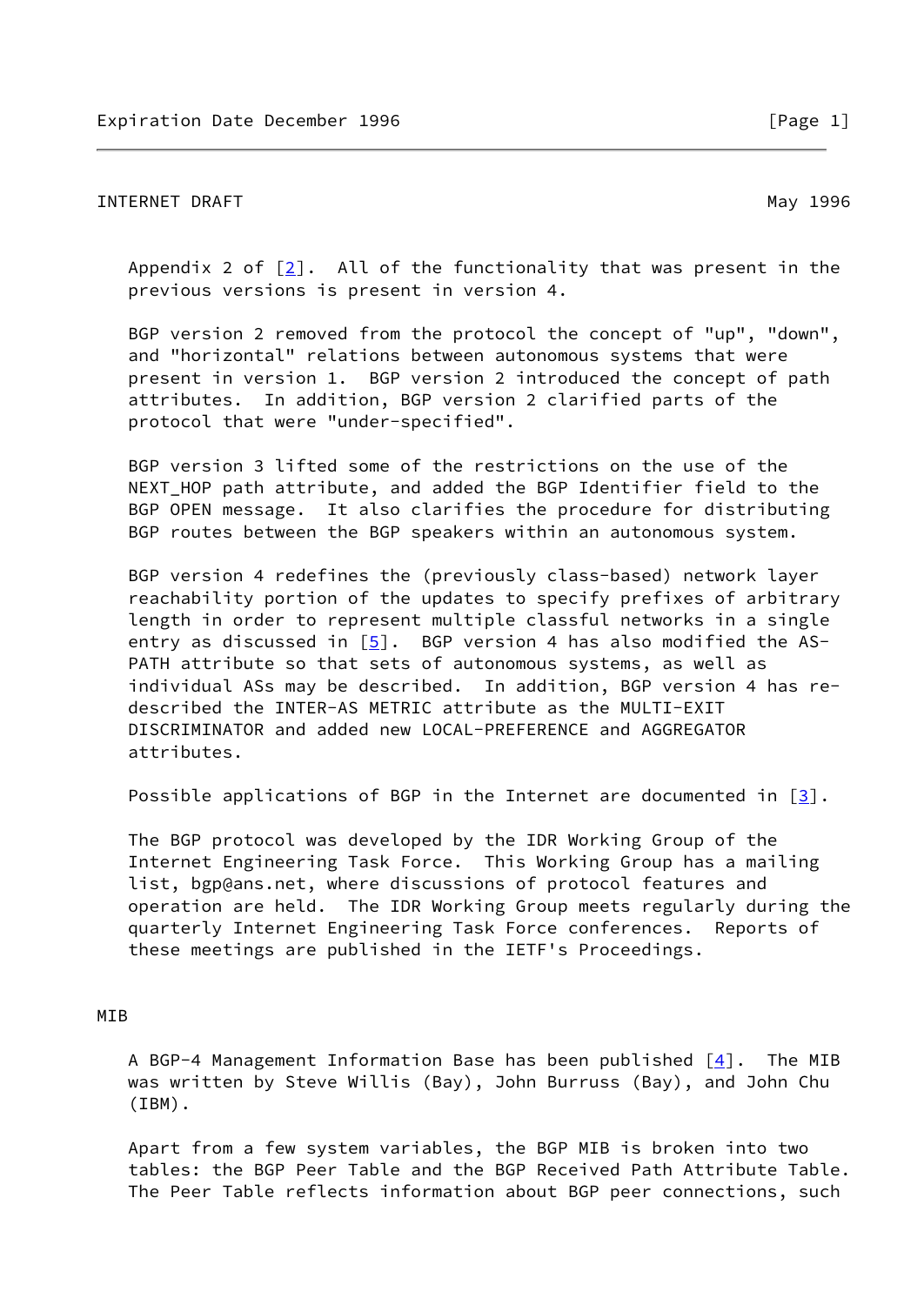as their state and current activity. The Received Path Attribute Table contains all attributes received from all peers before local routing policy has been applied. The actual attributes used in determining a route are a subset of the received attribute table.

Expiration Date December 1996 **Expiration** [Page 2]

INTERNET DRAFT NEWSLET AND THE SERVICE OF THE SERVICE OF THE MAY 1996

Security Considerations

 BGP provides flexible and extendible mechanism for authentication and security. The mechanism allows the support of schemes with various degree of complexity. All BGP sessions are authenticated based on the BGP Identifier of a peer. In addition, all BGP sessions are authenticated based on the autonomous system number advertised by a peer. As part of the BGP authentication mechanism, the protocol allows the carriage of an encrypted digital signature in every BGP message. All authentication failures result in the sending of a NOTIFICATION message and immediate termination of the BGP connection.

 Since BGP runs over TCP and IP, BGP's authentication scheme may be augmented by any authentication or security mechanism provided by either TCP or IP.

 However, since BGP runs over TCP and IP, BGP is vulnerable to the same denial of service or authentication attacks that are present in any other TCP based protocol.

 One method for improving the security of TCP connections for use with BGP has been documented in [[7\]](#page-9-3).

Operational experience

 This section discusses operational experience with BGP-4, which has involved the use of several independent implementations of BGP.

 BGP has been used in the Internet since 1989, BGP-4 since 1993. This use has involved at least three independant implementations. Production use of BGP has included utilization of all significant features of the protocol. The present production environment, where BGP is used as the inter-autonomous system routing protocol, is highly heterogeneous.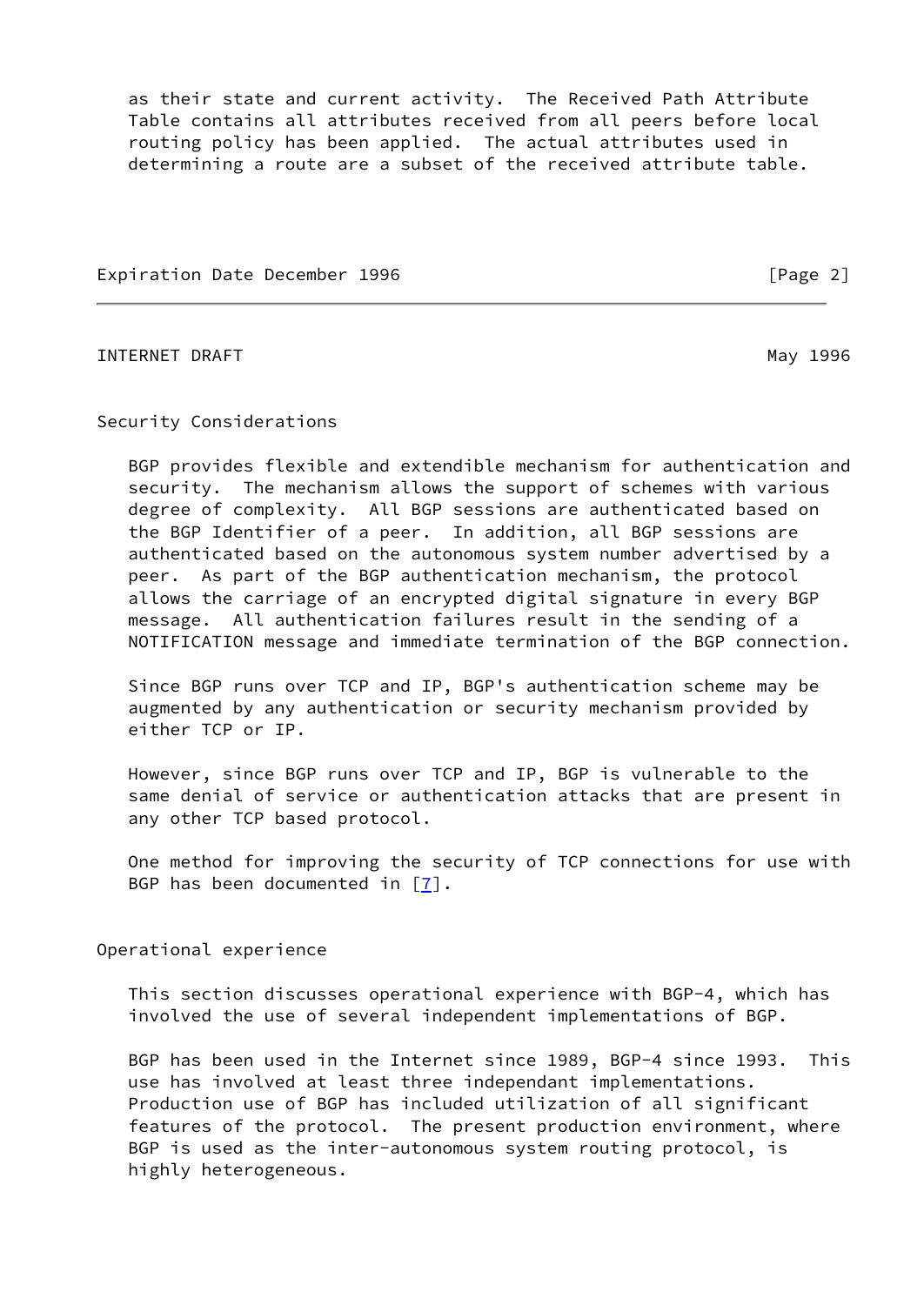This environment includes link bandwidths which vary from from 28 Kbits/sec to 150 Mbits/sec.

 Routers which run BGP range from relatively low-performanced IBM PC/RTs to those equiped with high performance RISC based CPUs, and includes both the special purpose routers and the general purpose workstations running UNIX.

 Topologies in the production environment vary from the very sparse (e.g. the spanning tree of the ICM network) to quite dense (e.g. Sprintlink, Alternet, and MCI backbones).

Expiration Date December 1996 **and Server 2008** [Page 3]

## INTERNET DRAFT NEXT AND THE SERIES OF THE SERIES OF THE MAY 1996

 At the time of this writing BGP-4 is used as an inter-autonomous system routing protocol between all significant autonomous systems, including, but by all means not limited to: Alternet, ANS, Ebone, ICM, IIJ, MCI, and Sprint. The smallest know backbone consists of one BGP speaker, whereas the largest contains nearly 120 BGP speakers. All together, there are several thousand known BGP speaking routers.

 BGP is used both for the exchange of routing information between a transit and a stub autonomous system, and for the exchange of routing information between multiple transit autonomous systems. There is no distinction between sites historically considered backbones vs those considered "local" networks.

 Within most transit networks, BGP is used as the exclusive carrier of exterior routing information. At the time of this writing, few sites propogate all exterior routing information into their interior routing protocols.

 The full set of exterior routes that is carried by BGP in the production Internet is well over 30,000 distinct classless prefixes representing several times that number of connected networks.

 Operational experience with BGP-4 has exercised all basic features of the protocol, including authentication, routing loop suppression and the new features of BGP-4: enhanced metrics and route aggregation.

 Bandwidth consumed by BGP has been measured at the interconnection points between CA\*Net and T1 NSFNET Backbone. The results of these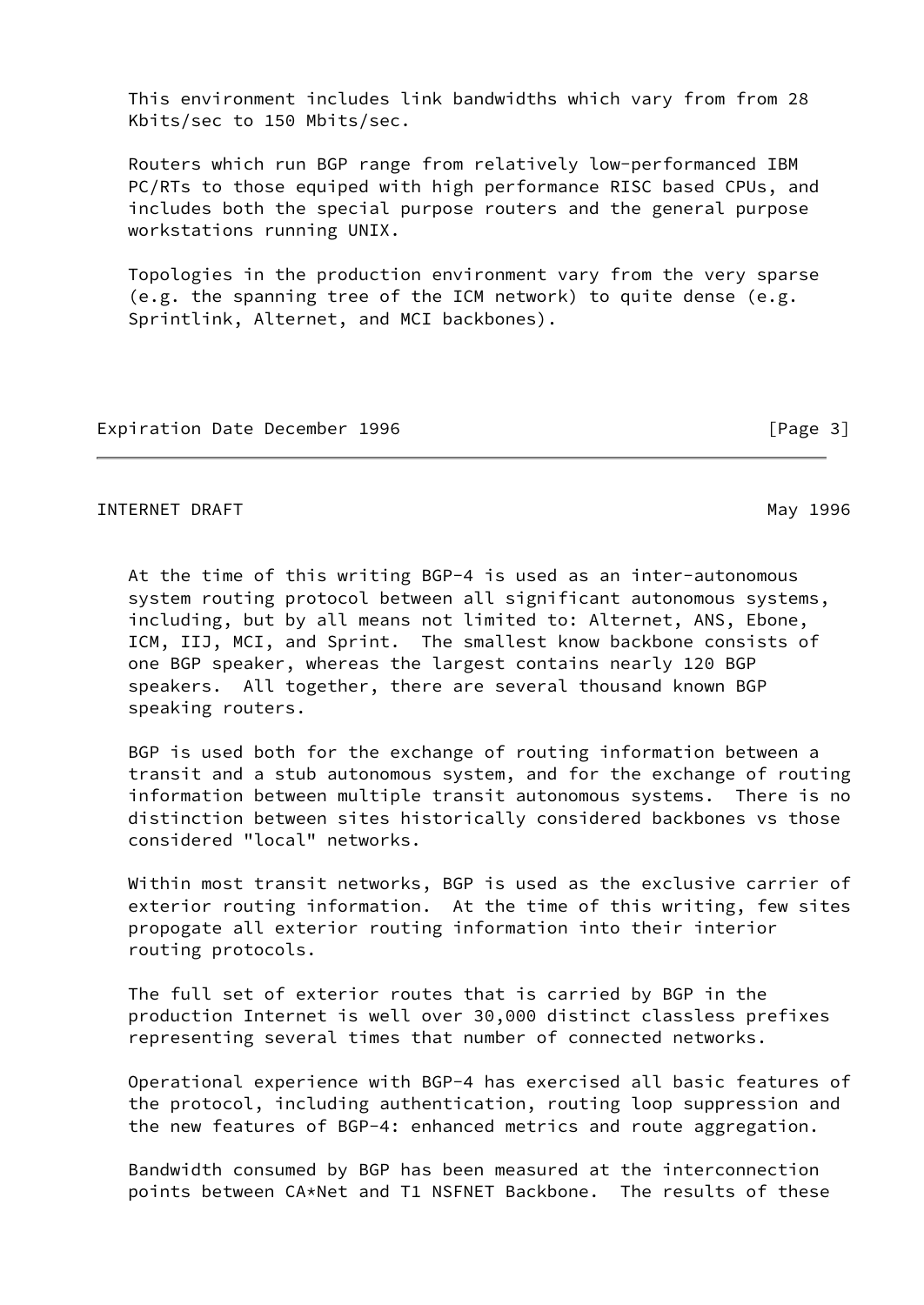measurements were presented by Dennis Ferguson during the Twenty first IETF, and are available from the IETF Proceedings. These results showed clear superiority of BGP over EGP when protocol bandwidth consumption is compared. Observations on the CA\*Net by Dennis Ferguson, and on the T1 NSFNET Backbone by Susan Hares confirmed clear superiority of the BGP protocol family as compared with EGP in the area of CPU requirements.

#### Migration to BGP version 4

 On multiple occasions some members of IETF expressed concern about the migration path from classful protocols to classless protocols such as BGP-4.

 BGP-4 was rushed into production use on the Internet because of the exponential growth of routing tables and the increase of memory and CPU utilization required by BGP. As such, migration issues that normally would have stalled deployment were cast aside in favor of

Expiration Date December 1996 **and Server 2018** [Page 4]

INTERNET DRAFT NEWSLET AND THE SERVICE OF THE SERVICE OF THE MAY 1996

pragmatic and intelligent deployment of BGP-4 by network operators.

 There was much discussion about creating "prefix exploders" which would enumerate individual class-based networks of CIDR allocations to BGP-3 speaking routers, however a cursory examination showed that this would vastly hasten the requirement for more CPU and memory resources for these older implementations. There would be no way internal to BGP to differentiate between known used destinations and the unused portions of advertised CIDR allocations.

 The migration path chosen by the operators was known as "CIDR, default, or die."

 To test BGP-4 operation, a virtual "shadow" Internet was created by linking Alternet, Ebone, ICM, and cisco over GRE based tunnels. Experimentation was done with actual live routing information by establishing BGP version 3 connections with the production networks at those sites. This allowed extensive regression testing before deploying BGP-4 on production equipment.

 After testing using the shadow network, BGP-4 implementations were deployed on production transit networks at those sites. BGP-4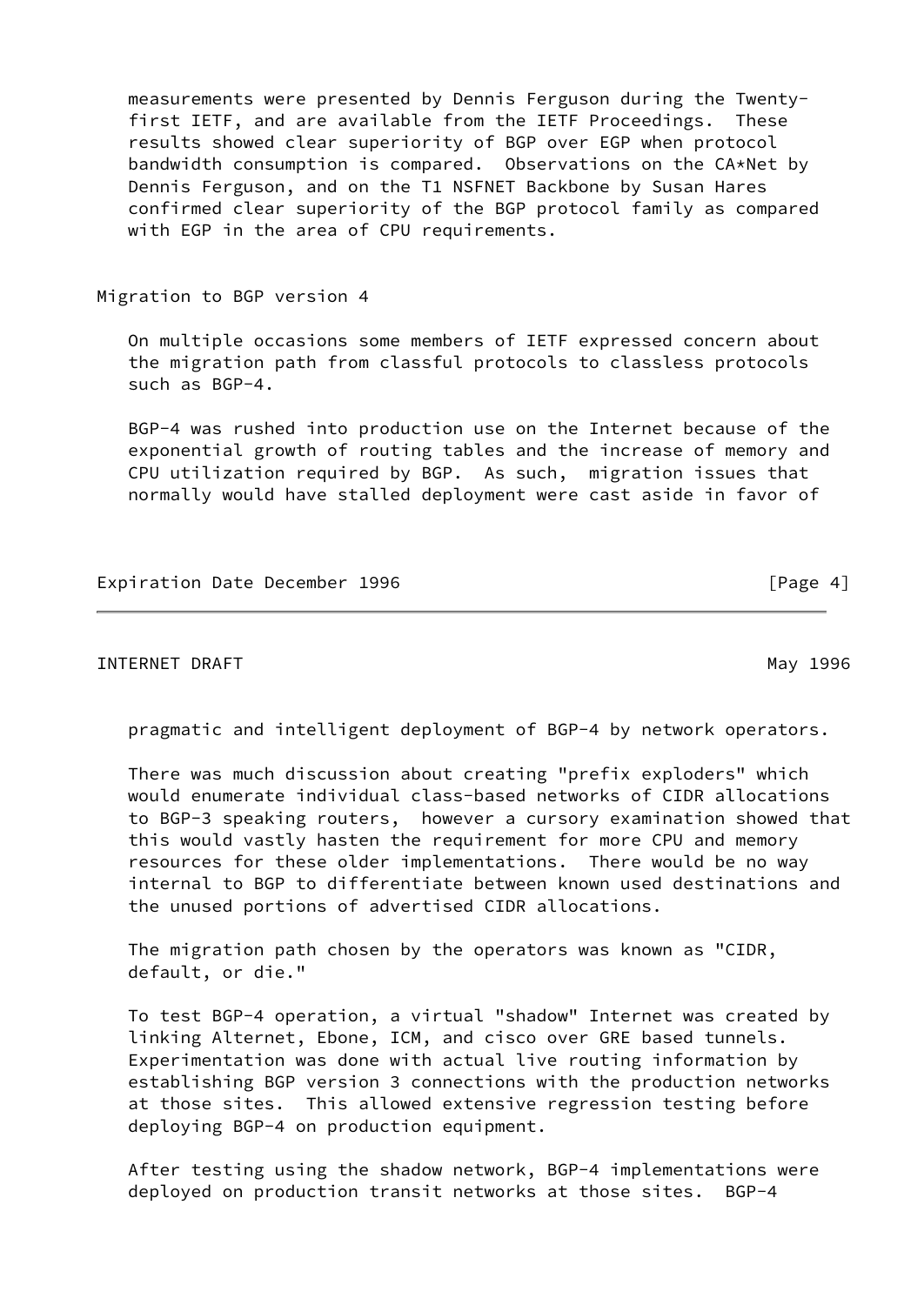capable routers negotiated BGP-4 connections and inter-operated with other sites by speaking BGP-3. Several test aggregate routes were injected into this network in addition to classful destinations for compatibility with BGP-3 speakers.

 At this point, the shadow-Internet was re-chartered as an "operational experience" network. Tunnel connections were established with most major transit service operators so that operators could gain some understanding of how the introduction of aggregate destinations would affect routing.

 After being satisfied with the initial deployment of BGP-4, a number of sites chose to withdraw their class-based advertisements and rely only on their CIDR aggregate advertisements. This supplied motivation for transit providers who had not migrated to either do so, accept a default route, or lose connectivity to several popular destinations.

 Currently, BGP-4 is the default choice for carrying exterior routing information in the production Internet.

Expiration Date December 1996 **and Server 2018** [Page 5]

INTERNET DRAFT MAY 1996

## Metrics

 BGP version 4 re-defined the INTER-AS metric as a MULTI-EXIT- DISCRIMINATOR. This value may be used in the tie breaking process when selecting a preferred path to a given address space. The "MED" is intended to be used only when comparing paths received from different external peers in the same AS to indicate the preference of the originating AS. The MED was purposely designed to be a "weak" metric that would only be used late in the best-path decision process.

 The IDR working wanted to insure that any metric specified by a remote operator would only affect routing in a local AS if no other preference was specified. A paramount goal of the design of the MED was insure that neighboring autonomous systems could not "shed" or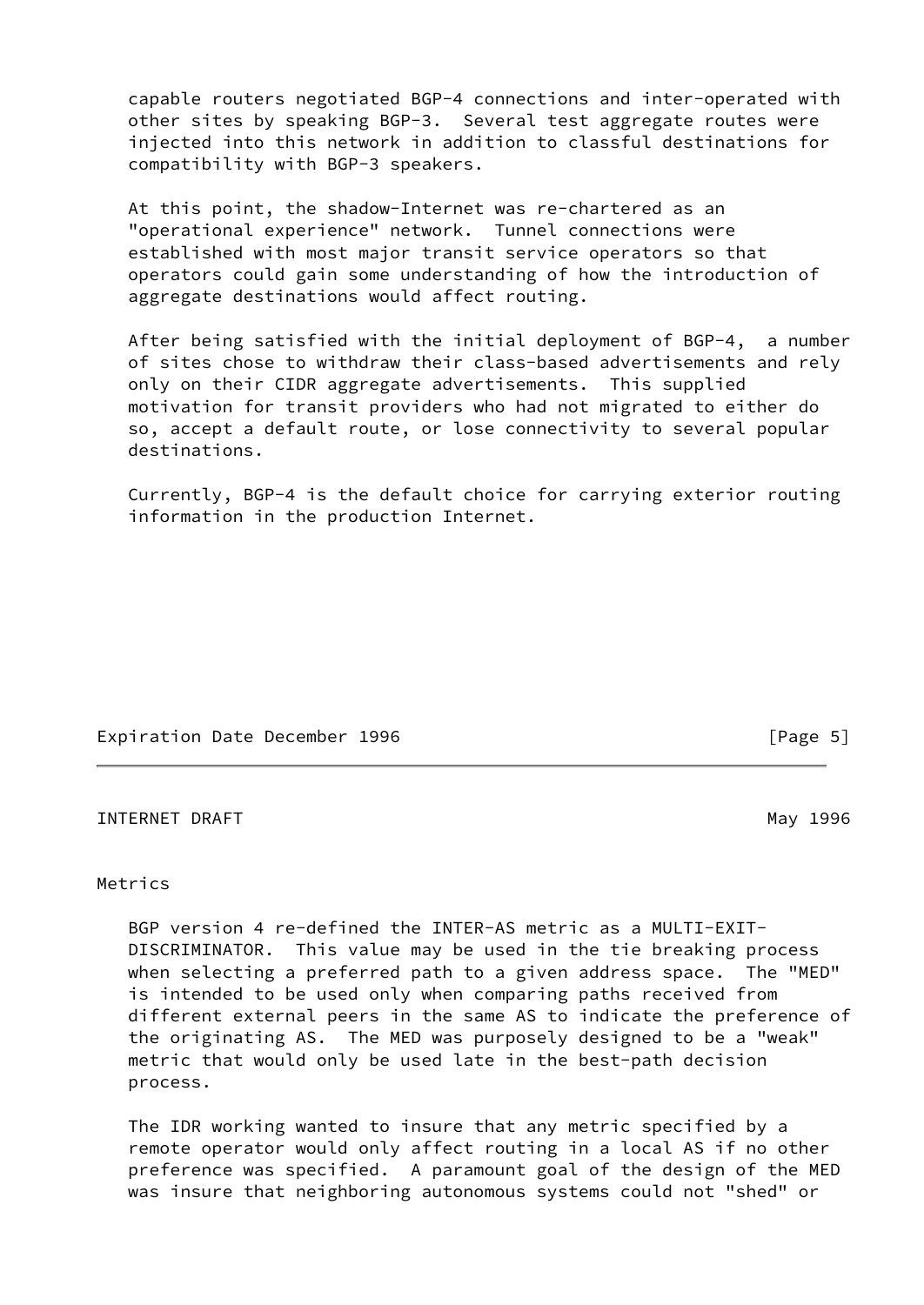"absorb" traffic for destinations that they advertise.

 The LOCAL-PREFERENCE attribute was added so a local operator could easily configure a policy that overrode the standard best path determination mechanism without requiring the manual configuration on every router in the AS.

 One shortcoming in the BGP-4 specification was a suggestion for a default value of LOCAL-PREFERENCE to be assumed if none was provided. Defaults of 0 or the maximum value each have range limitations, so a common default would have aided in the interoperation of different BGP implementations in the same AS (since LOCAL-PREFERENCE is a local administration knob, there is no interoperability drawback across AS boundaries).

 Another area where more exploration is required is a method whereby an originating or remote AS may influence the best path selection process. For example, a dual-connected site may select one AS as a primary transit service provider and have one as a backup.

 In a topology where the multiple transit service providers connect to additional autonomous systems, there is no formal mechanism for indicating a path selection preference should a remote autonomous system wish to respect that preference.

 In BGP implementations where the total length of the sequence portions of the AS path attribute may be used as part of the path selection criteria, one practice in use today is to prepend additional copies of the originator's autonomous system number to the AS path.

Expiration Date December 1996 [Page 6]

INTERNET DRAFT NAMEL AND THE SERVICE OF THE SERVICE OF THE MAY 1996

 /--- transit A ---\  $/$ end-customer transit C---- $109$   $/$ \--- transit B ---/

 Using the example above, if the "end customer" advertises routes originating in its autonomous system as having an AS path of "109" to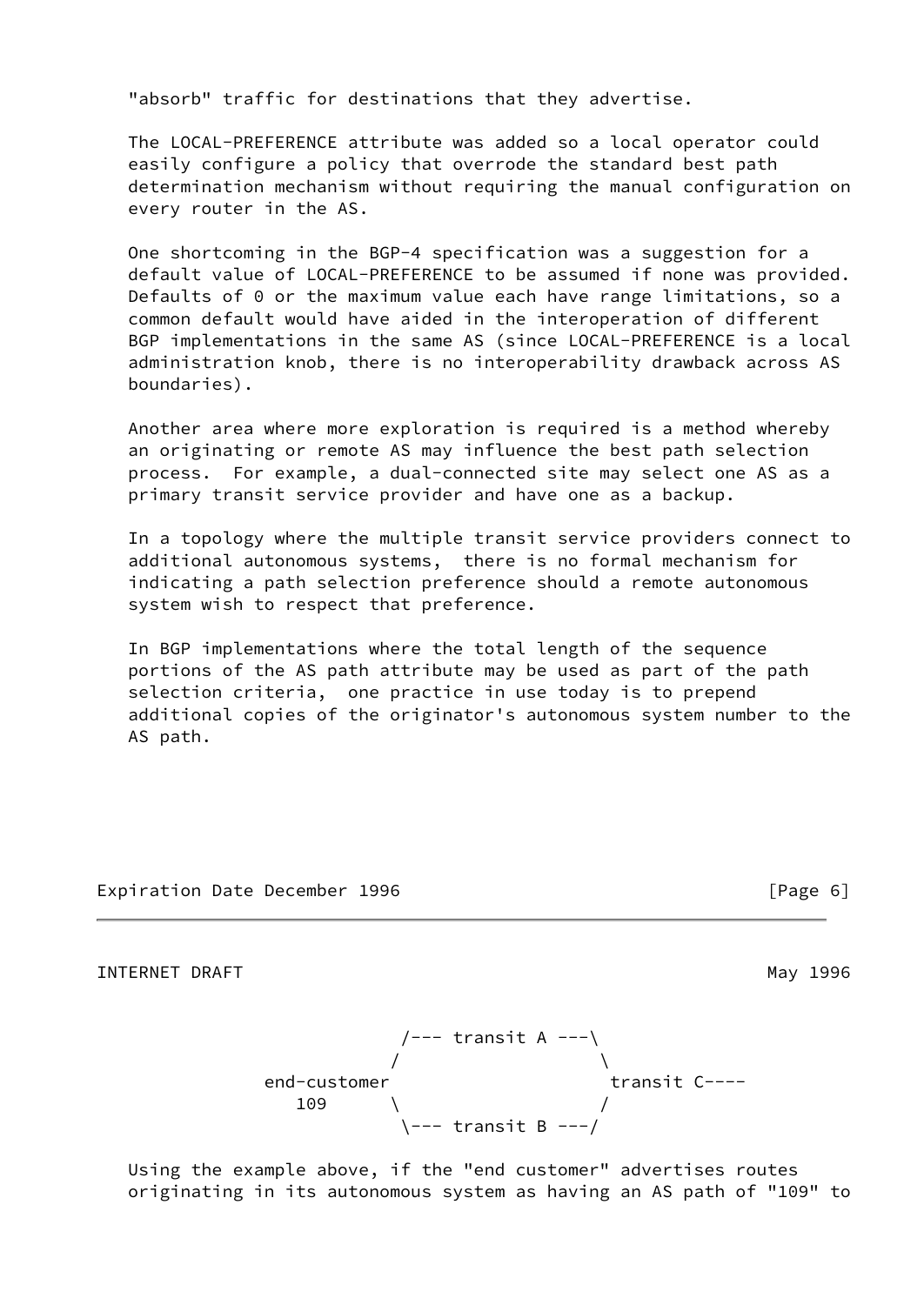transit A, and a path of "109 109" to transit B, transit provider C may be influenced by the difference in AS sequence lengths and prefer the path via transit A.

 There has been some discussion of the creation of an optional transitive attribute which would represent a sequence of (AS, preference) entries to indicate a preference value for a given path. Cooperating ASs would chose traffic based upon comparison of "interesting" portions of this sequence according to local routing policy.

 Additional suggestions have been made suggesting a less flexible "destination provider selection" attribute to indicate desired preferences.

 While protecting a given autonomous system's routing policy is of paramount concern, avoiding extensive hand configuration of routing policies needs to be examined more carefully in future protocol varients.

Internal BGP in large autonomous systems

While not strictly a protocol issue, one other concern has been raised by network operators who need to maintain autonomous systems with a large number of peers. Each speaker peering with an external router is responsible for propagating reachability and path information to all other transit and border routers within that AS. This is typically done by establishing internal BGP connections to all transit and border routers in the local AS.

 This practice leads to an O(n^2) mesh of TCP connections and requires some method of configuring and maintaining those connections. BGP does not regulate how this information is to be propagated, so alternatives, such as injecting BGP attribute information into the local IGP have been suggested. Also, internal BGP "route reflectors", and "autonomous system confederation" mechanisms have been implemented and demonstrate a significant improvement in configuration, memory and CPU requirements necessary to convey information to all other BGP peers in an autonomous system.

Expiration Date December 1996 **Expiration** [Page 7]

INTERNET DRAFT NEXT AND THE SERVICE OF THE SERVICE OF THE MAY 1996

Internet Dynamics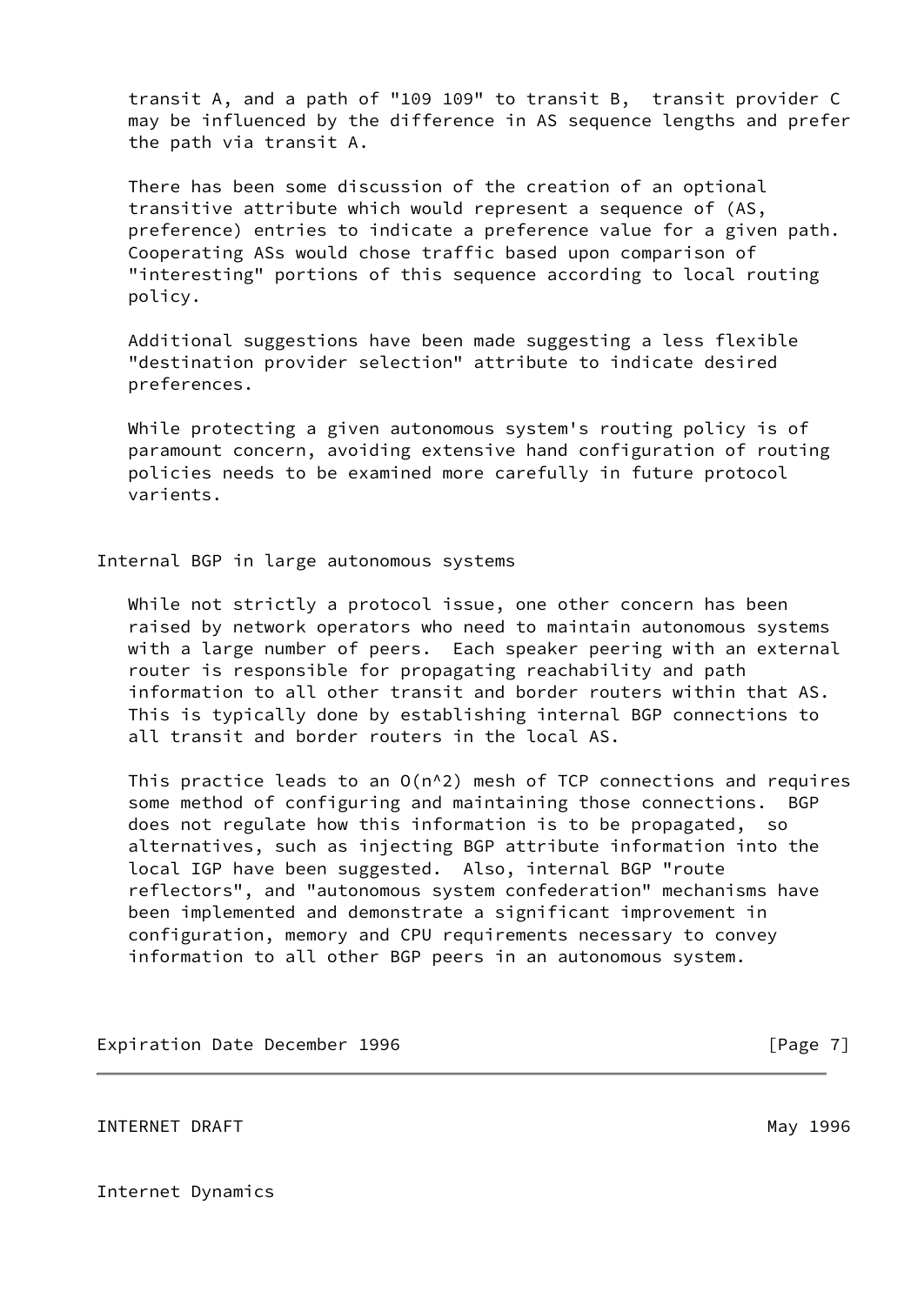As discussed in  $[7]$  $[7]$ , the driving force in CPU and bandwidth utilization is the dynamic nature of routing in the Internet. As the net has grown, the number of changes per second has increased. We receive some level of damping when more specific reachability information is aggregated into larger blocks, however this isn't sufficient.

 At least one current implementation of BGP provides route update dampening that includes routing hysteresis. This allows fast convergence for routes that flap relatively infrequently while suppressing instabilities caused by frequently flapping paths. Operational experience in the Internet shows that large-scale deployment of this dampening technique has proven to be highly beneficial for the stability of the routing system.

#### Acknowledgments

 The BGP-4 protocol has been developed by the IDR/BGP Working Group of the Internet Engineering Task Force. I would like to express thanks to Yakov Rekhter for providing [RFC 1266](https://datatracker.ietf.org/doc/pdf/rfc1266) from which this document is based. I'd like to thank Yakov Rekhter, John Hawkinson, and Vince Fuller for the review of this document as well as constructive and valuable comments. This report is based on the initial work of Peter Lothberg (STUPI), Andrew Partan (UUNET), and several others.

Author's Address:

 Paul Traina cisco Systems, Inc. 170 W. Tasman Dr. San Jose, CA 95134 pst@cisco.com

# References

<span id="page-8-0"></span>[1] [RFC1264](https://datatracker.ietf.org/doc/pdf/rfc1264)

 Hinden, R., "Internet Routing Protocol Standardization Criteria", October 1991.

<span id="page-8-1"></span>[2] [draft-ietf-idr-bgp4-02.txt](https://datatracker.ietf.org/doc/pdf/draft-ietf-idr-bgp4-02.txt)

 Rekhter, Y., and Li, T., "A Border Gateway Protocol 4 (BGP-4)", January 1996.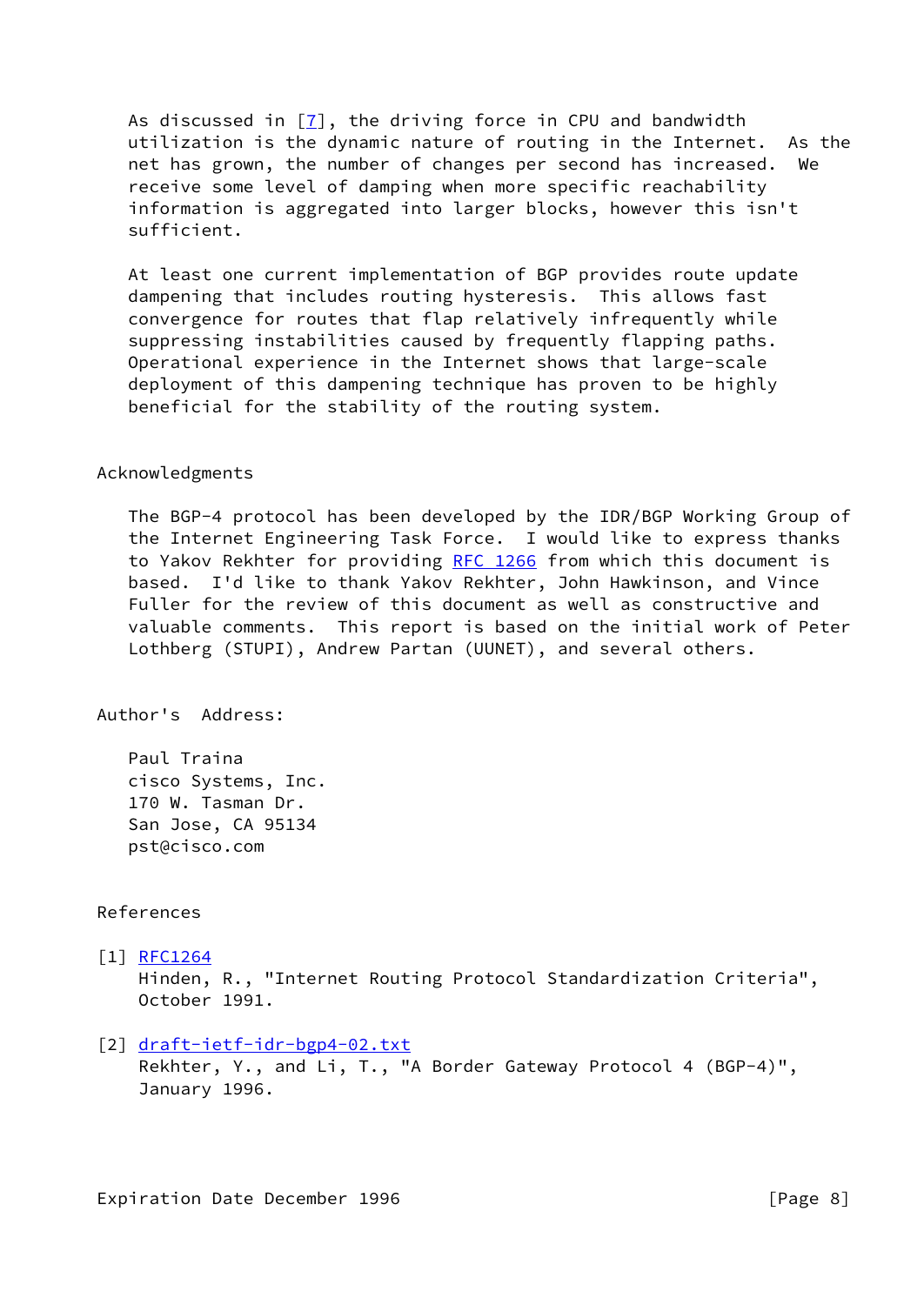#### INTERNET DRAFT NAMEL AND THE SERVICE OF THE MAIL AND MAY 1996

## <span id="page-9-1"></span>[3] [RFC1772](https://datatracker.ietf.org/doc/pdf/rfc1772)

 Rekhter, Y., and P. Gross, Editors, "Application of the Border Gateway Protocol in the Internet", March 1995.

# <span id="page-9-2"></span>[4] [RFC1657](https://datatracker.ietf.org/doc/pdf/rfc1657)

 S. Willis, J. Burruss, J. Chu, "Definitions of Managed Objects for the Fourth Version of the Border Gateway Protocol (BGP-4) using SMIv2", July 1994.

## <span id="page-9-0"></span>[5] [RFC1519](https://datatracker.ietf.org/doc/pdf/rfc1519)

 Fuller V.; Li. T; Yu J.; Varadhan, K., "Classless Inter-Domain Routing (CIDR): an Address Assignment and Aggregation Strategy", September 1993.

## [6] [RFC1773](https://datatracker.ietf.org/doc/pdf/rfc1773)

Traina P., "Experience with the BGP-4 protocol." March 1995.

## <span id="page-9-3"></span>[7] [RFC1774](https://datatracker.ietf.org/doc/pdf/rfc1774)

Traina P., "BGP Version 4 Protocol Analysis", March 1995.